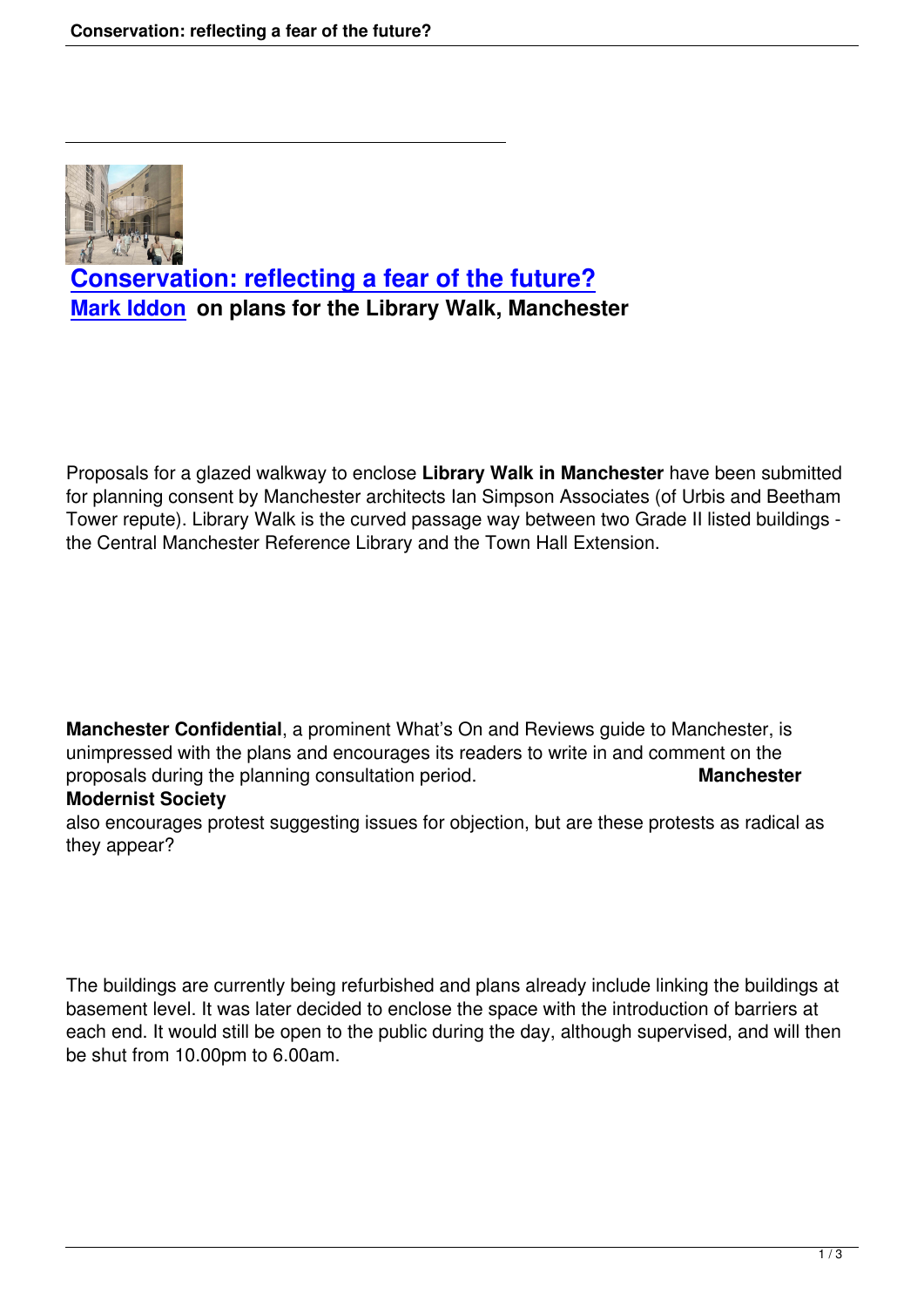Central Library is an impressive rotunda building that makes reference to the Pantheon in Rome and was built between 1930 and 1934. Its foundation stone was laid by the Prime Minister Ramsay MacDonald and it was opened by King George V in 1934. Work for the Town Hall Extension by Architect Vincent Harris started as soon as the Library was complete. Its 200ft. 8 storey South side forming a curve parallel to the Library resulting in a narrow passage way from the Friends Meeting House on Mount Street to the Cenotaph in St. Peter's Square. It houses the functional aspects, such as rates, planning etc, of Manchester City Council and was opened in 1938 by King George VI. It is connected on its North side by first floor link corridors to the mightily impressive gothic Town Hall, itself built in 1850's by Alfred Waterhouse at the height of Manchester's industrial expansion.

Manchester Confidential refers to Library Walk as Manchester's favourite little Street and makes much of its 'best loved and distinctive' status. The article notes that the concept for the new glazed walkway was by 'global architectural and planning firm' **H [OK](http://www.manchesterconfidential.co.uk/Property/Library-Walk-To-Be-Gated)**

and that the planning statement commissioned by them played down its attributes and is dismissive of the feelings of the people of Manchester. The Manchester Confidential article does end by asking questions with regard to architectural quality and design suitability and well as what is in the public's best interest.

Manchester Modernist Society make reference to the Manchester Confidential article, with a link to it, but appears to presume that the proposals should be opposed, and suggests aspects which may appear to be grounds for objection in planning law. It states that the proposals will [compromise the integrity of the](http://manchestermodernists.wordpress.com/2012/06/04/do-you-object-to-the-proposals-for-a-glazed-link-between-manchester-town-hall-extension-and-central-library/) grade II listed buildings and have a detrimental impact on the conservation area. The sight lines between the Friend's meeting house and the Cenotaph will be lost and the privatisation of public space is a loss of public domain.